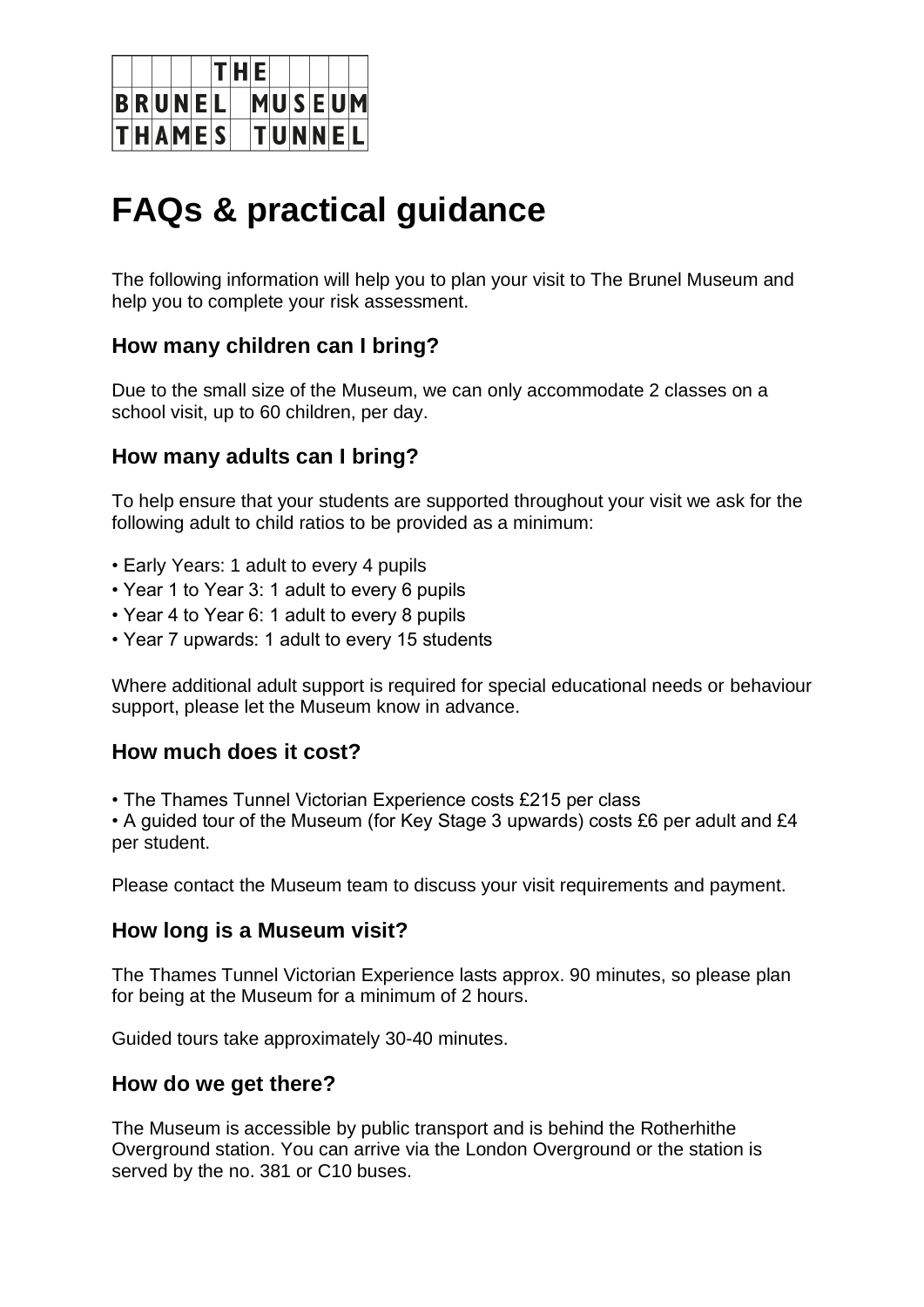

There is limited parking close to the Museum, and so if you plan to arrive by coach, please arrange to be dropped off close by.

#### **Where can we have lunch?**

Lunching areas can be arranged in advance for you, please let the Museum know if you plan to stay for lunch. In good weather you are able to lunch in the courtyard or garden areas of the Museum.

In inclement weather you will be able to lunch in the tunnel shaft and/or the engine house.

## **How accessible is the Museum?**

The Museum is an historic site and, where possible, ramps have been installed.

The Tunnel Shaft is accessed via a spiral staircase, with a viewing platform available at the top of the stairs for anyone unable to use stairs.

The majority of the outside spaces, with the exception of the garden on top of the Tunnel Shaft are fully accessible.

Your class will be accompanied by a facilitator throughout your visit who will be able to provide assistance.

Please do let the Museum know of any access requirements prior to your visit so that we can provide the best experience for your group as possible.

#### **Are there toilets?**

The Museum has two toilets available.

## **Is there heating?**

There is limited heating at the Museum and we therefore recommend that you come dressed for the weather.

# **Can we use the garden and outside spaces?**

Schools are able to use the garden and other outside spaces during their visit.

Please be aware that:

• the outside spaces are open access to all visitors and non-visitors, with the exception of the

garden.

• the garden at the top of the Tunnel Shaft is accessed by steps only.